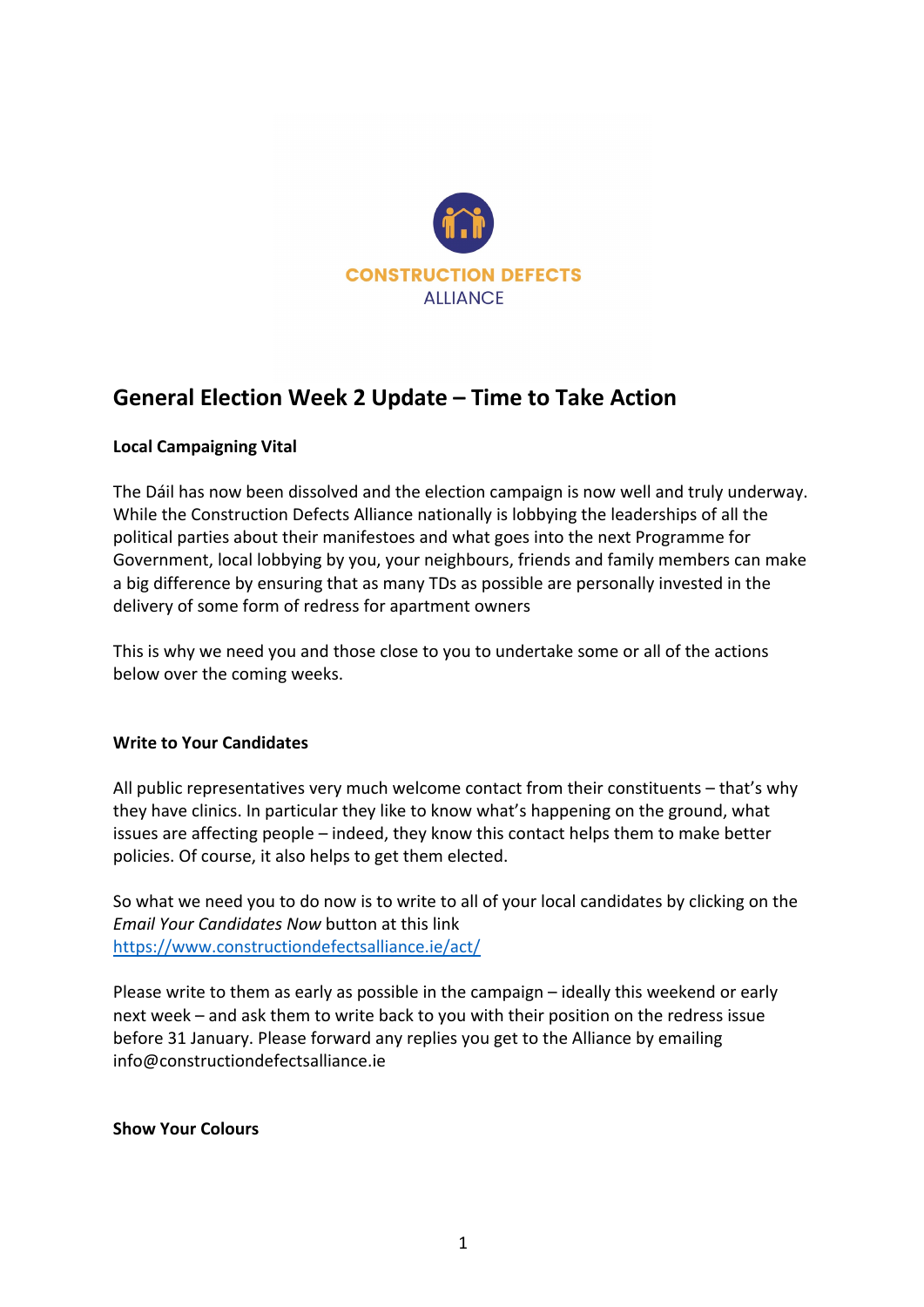The easiest thing to do is to physically show your support for the Alliance's campaign for redress by wearing our badge and getting others you know to do likewise – click here if you want to order any https://www.constructiondefectsalliance.ie/contact/

You can also download and print off the poster

https://www.constructiondefectsalliance.ie/assets/files/pdf/campaign\_poster.pdf and put it in your sitting room window or on your hall door – and get your neighbours, family and friends to do so too. This way any canvassers and candidates will see in a very tangible way that voters in their constituency are looking for action on this issue.

## **Engage With Canvassers**

Over the coming weeks you're going to be bumping into canvassers and candidates – whether that's on your doorstep, outside the local schools or in the main shopping areas. These encounters represent important opportunities to ask them if their party will support redress for owners of defective apartments. So please download and print off the Questions for Canvassers document by clicking on this link

https://www.constructiondefectsalliance.ie/assets/files/pdf/questions\_for\_canvassers.pdf and keep a copy in your coat pocket and one at your hall door.

Given that most members of the public will politely take leaflets from canvassers and say nothing, if you or anyone you know does engage with them about their policies this will stand out. This information is also passed on to headquarters to see what voters are talking about. Let's use the opportunity presented by canvassers and candidates.

# **Call/Meet Candidates**

The best and most effective way to lobby candidates is to talk to them face-to-face by visiting their clinics or offices or when you meet them out and about – that's what they are there to do, meet their public.

If you can't meet them directly on a personal basis – or are nervous about doing it, call them using the contact details supplied on the map.

It's really important that you:

- Contact all candidates ideally before 31 January giving them all an equal chance to support the Alliance's campaign
- Ask them to reply in writing to you with their party's position on redress for owners of defective apartments before 31 January
- Remember to thank them for their time and attention courtesy is a long term investment

## **Make Sure To Vote**